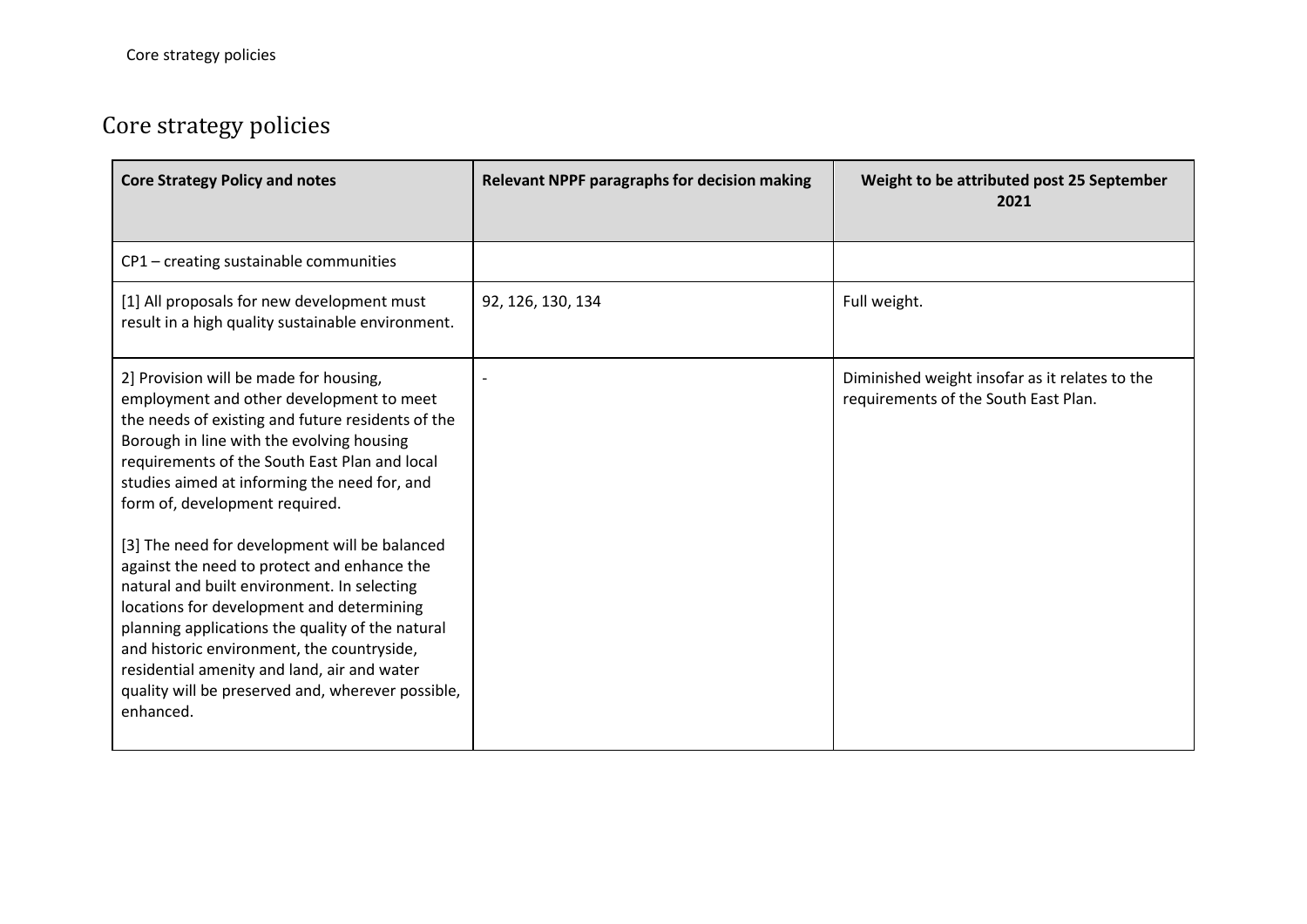| [4] In selecting locations for development and<br>determining planning applications the Borough<br>Council will seek to minimise waste generation,<br>reduce the need to travel and minimise water<br>and energy consumption having regard to the<br>need for 10% of energy requirements to be<br>generated on-site from alternative energy<br>sources and the potential for recycling water.<br>Where possible, areas liable to flood will be<br>avoided. | 8(c), 152, 157, 158, 159 | No weight to the 10% requirement as not<br>replicated in NPPF.            |
|------------------------------------------------------------------------------------------------------------------------------------------------------------------------------------------------------------------------------------------------------------------------------------------------------------------------------------------------------------------------------------------------------------------------------------------------------------|--------------------------|---------------------------------------------------------------------------|
| 5] Where practicable, new housing development<br>should include a mix of house types and tenure<br>and must meet identified needs in terms of<br>affordability. For those with a nomadic way of<br>life, such as gypsies and travellers and travelling<br>showpeople, appropriate provision should be<br>made if a need exists. Mixed-use developments<br>will be promoted where appropriate, particularly<br>in town and rural service centres.           | 69, 86, PPTS 2015        | Full weight insofar compliance with broad thrust<br>of NPPF requirements. |
| [6] Development will be concentrated at the<br>highest density compatible with the local built<br>and natural environment mainly on previously<br>developed land and at those urban and rural<br>settlements where a reasonable range of<br>services is available and where there is the<br>potential to be well served by sustainable modes<br>of transport. Best use will be made of the<br>existing housing stock.                                      | 85, 108, 119, 120        |                                                                           |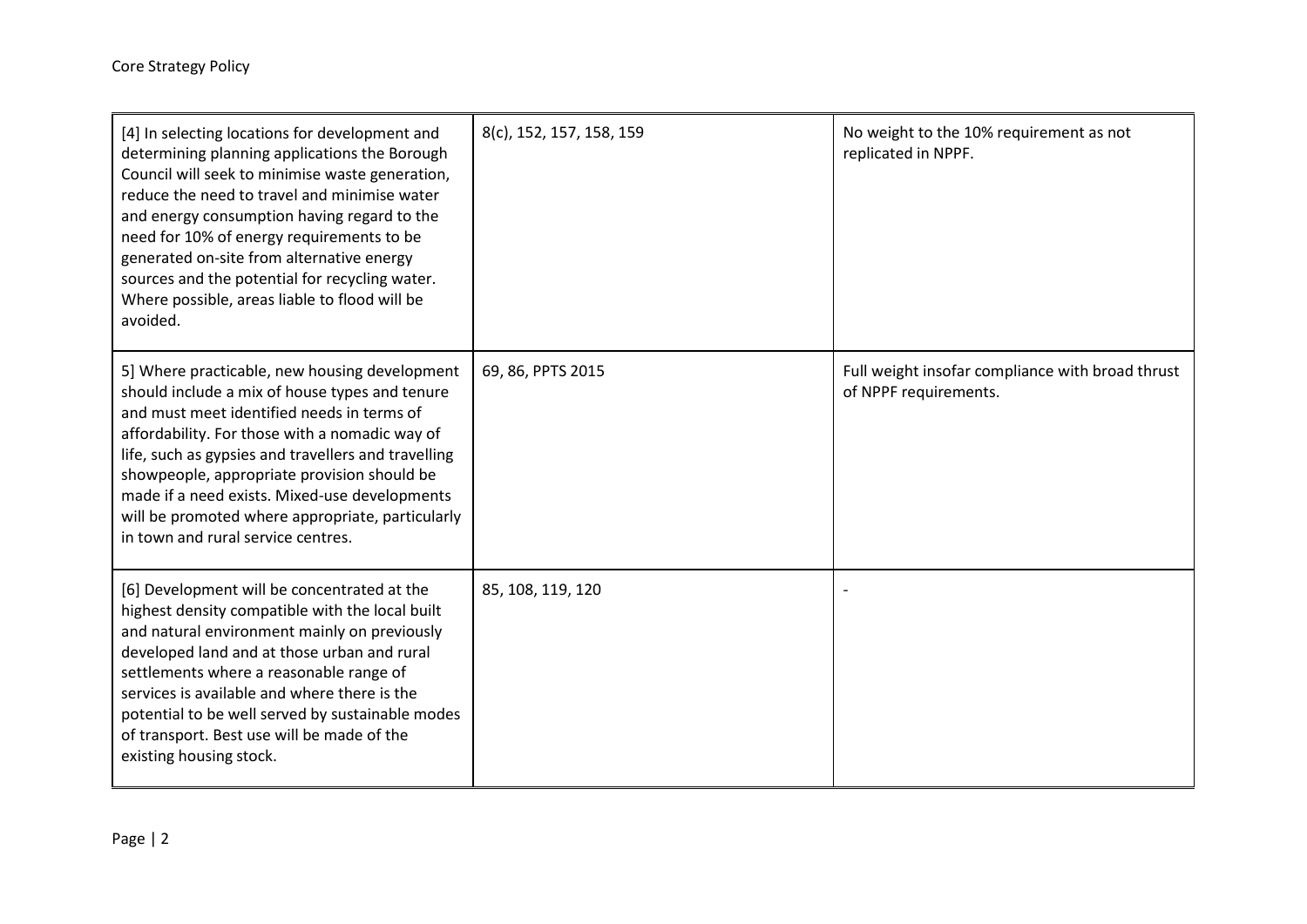| [7] Development must minimise the risk of crime<br>and should make appropriate provision for the<br>infrastructure necessary to serve new<br>development, including social, leisure, cultural<br>and community facilities and adequate open<br>space accessible to all. If still needed, existing<br>facilities will be protected, and land required to<br>meet future community needs will be identified<br>and safeguarded for that purpose. | 92(b), 93, 98, 123    | $\overline{\phantom{a}}$                                                                                                       |
|------------------------------------------------------------------------------------------------------------------------------------------------------------------------------------------------------------------------------------------------------------------------------------------------------------------------------------------------------------------------------------------------------------------------------------------------|-----------------------|--------------------------------------------------------------------------------------------------------------------------------|
| $CP2$ (a – f inclusive)                                                                                                                                                                                                                                                                                                                                                                                                                        | $110 - 113$ inclusive | Consistent, full weight.                                                                                                       |
| CP <sub>3</sub>                                                                                                                                                                                                                                                                                                                                                                                                                                | $147 - 151$ inclusive | [1] Consistent, full weight.<br>[2] References Isles Quarry West which has since<br>been development, no longer applicable.    |
| CP4                                                                                                                                                                                                                                                                                                                                                                                                                                            |                       | States that safeguarded land should not be<br>released until 2021, a timeframe now reached.                                    |
| CP <sub>5</sub>                                                                                                                                                                                                                                                                                                                                                                                                                                | None                  | No weight - there are no requirements within<br>the NPPF relating to strategic gap. This has been<br>the case since 2012.      |
| CP <sub>6</sub>                                                                                                                                                                                                                                                                                                                                                                                                                                | 130                   | [1] Consistent, full weight.<br>[2] Refers to application of CP14, see below to<br>establish associated weight to be afforded. |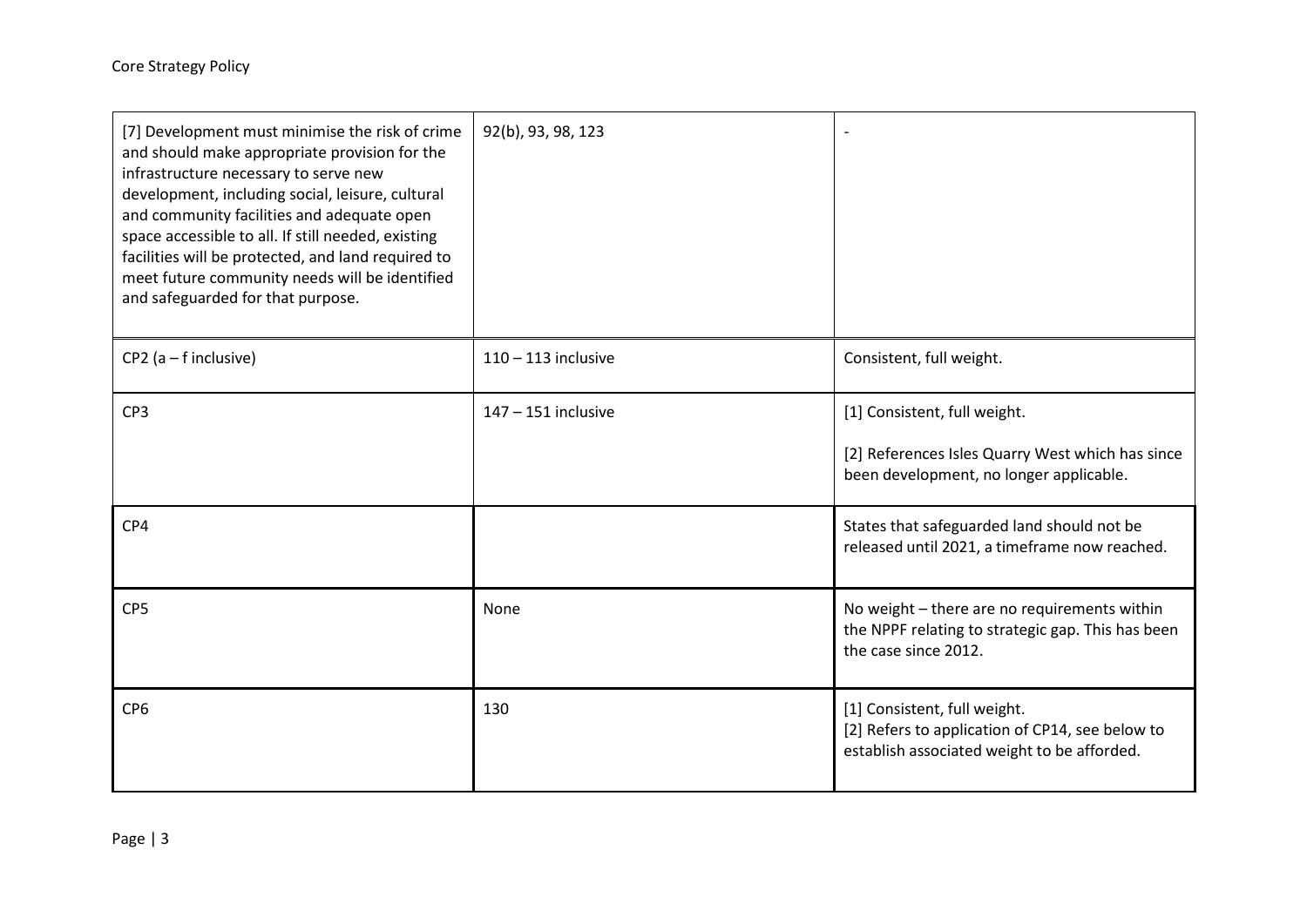| CP7                                                                                                                              | 177         | Partial weight given discrepancies in wording and<br>requirements. Where differences do arise, the<br>requirements of the NPPF must be applied.                                                                                                                                                                                                                                                                                                                                                                                                                                                                                                                                                                                                                                                                            |
|----------------------------------------------------------------------------------------------------------------------------------|-------------|----------------------------------------------------------------------------------------------------------------------------------------------------------------------------------------------------------------------------------------------------------------------------------------------------------------------------------------------------------------------------------------------------------------------------------------------------------------------------------------------------------------------------------------------------------------------------------------------------------------------------------------------------------------------------------------------------------------------------------------------------------------------------------------------------------------------------|
| CP8                                                                                                                              | 108(b)      | Consistent, full weight.                                                                                                                                                                                                                                                                                                                                                                                                                                                                                                                                                                                                                                                                                                                                                                                                   |
| CP9 - "development of the best and most<br>versatile land will not be proposed in the LDF<br>unless there is an overriding need" | 174(b)      | Plan-making policy only. This is emphasised in<br>the preamble at 6.2.22 which states: " The<br>following policy is therefore intended to<br>determine the pattern of development proposed<br>in the LDF, Individual planning applications will<br>continue to be considered on their merits in light<br>of the advice in PPS7".<br>Clearly, then, the policy is directed at plan-<br>making (for example through amendments to the<br>DLA DPD) whilst individual planning applications<br>are to be "considered on their merits"<br>CP9 has no relevance to decision-making.<br>Applications for development on BMV land will<br>continue to be decided on their merits, the<br>"value" of the BMV land (scale, grade etc) will<br>plainly be a material consideration within the<br>context of para. 174(b) of the NPPF. |
| CP10                                                                                                                             | $159 - 169$ | Partial weight given discrepancies in wording and<br>requirements. Where differences do arise, the<br>requirements of the NPPF must be applied.                                                                                                                                                                                                                                                                                                                                                                                                                                                                                                                                                                                                                                                                            |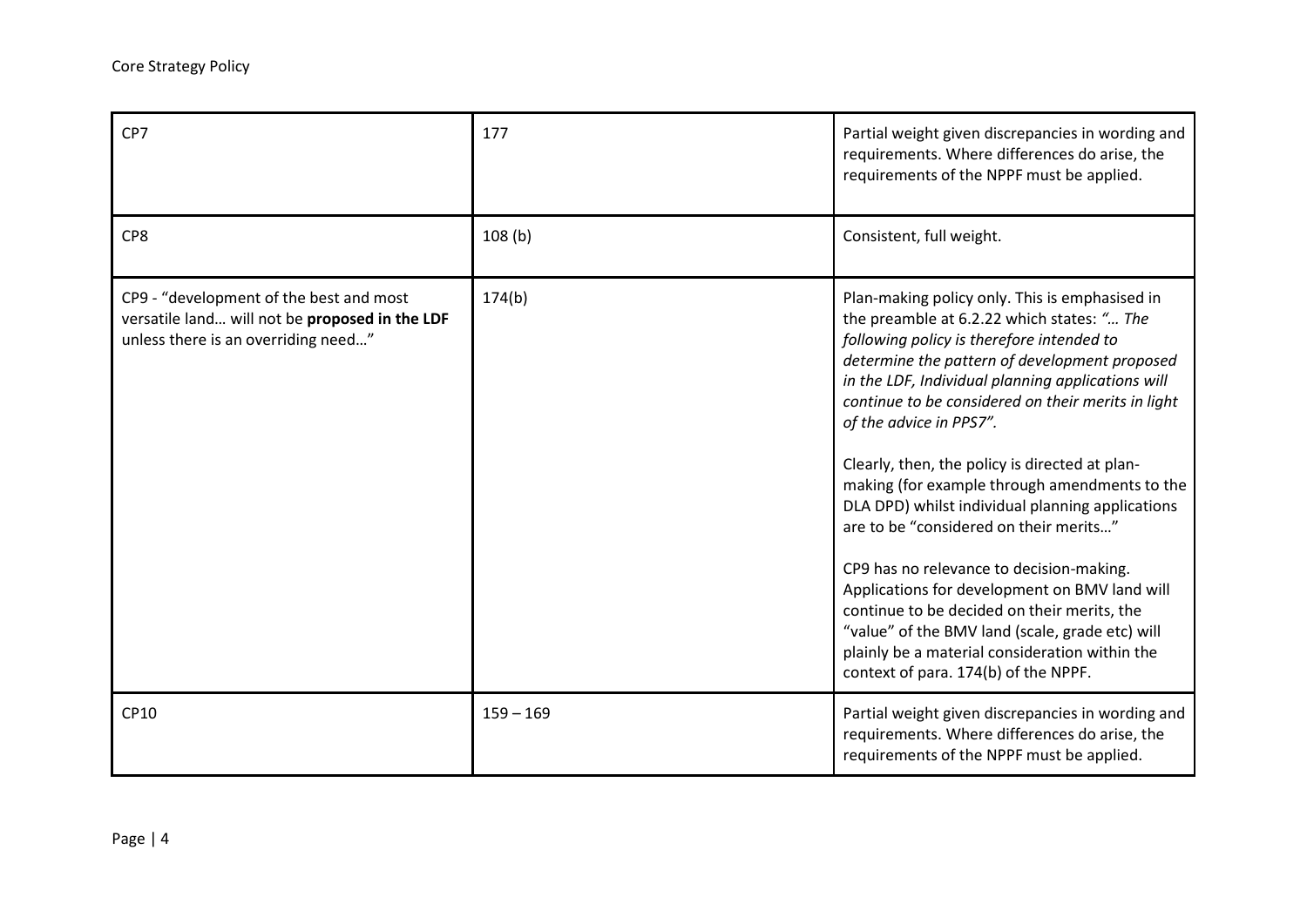| CP11                                                                                          |                                                                                                    | Significantly diminished weight, inconsistent with<br>NPPF.                                                                                                                                                                                                                                                             |
|-----------------------------------------------------------------------------------------------|----------------------------------------------------------------------------------------------------|-------------------------------------------------------------------------------------------------------------------------------------------------------------------------------------------------------------------------------------------------------------------------------------------------------------------------|
| CP12                                                                                          |                                                                                                    | Significantly diminished weight, inconsistent with<br>NPPF.                                                                                                                                                                                                                                                             |
| CP13                                                                                          |                                                                                                    | Significantly diminished weight, inconsistent with<br>NPPF.                                                                                                                                                                                                                                                             |
|                                                                                               |                                                                                                    | Second part of policy which sets out that<br>proposals for redevelopment or change of use of<br>an existing building will only be permitted if<br>there is a reduction in trip generation or if<br>significant improvement [] is not replicated in<br>the NPPF, therefore inconsistent and no weight<br>to be afforded. |
| <b>CP14</b>                                                                                   |                                                                                                    | Overall diminished weight where there are<br>considered to inconsistencies with NPPF. Each<br>case to be assessed in respect of criteria $[a - i]$ to<br>establish conformity                                                                                                                                           |
| CP15                                                                                          |                                                                                                    | No longer applies for decision making                                                                                                                                                                                                                                                                                   |
| CP16                                                                                          | 73                                                                                                 | Site remains part of the Council's development<br>strategy in accordance with paragraph 73                                                                                                                                                                                                                              |
| CP17                                                                                          | $64 - 65$                                                                                          | Overall, remains consistent and full weight to be<br>afforded to the 40% requirement                                                                                                                                                                                                                                    |
| $[2]$ – in rural areas, 40% provision to be sought<br>on all sites over 5 dwellings or 0.16ha | 64 - Provision of affordable housing should not<br>be sought for residential developments that are | [2] Requirement for provision on $5 - 9$ units not<br>consistent, no weight, rural areas not designated                                                                                                                                                                                                                 |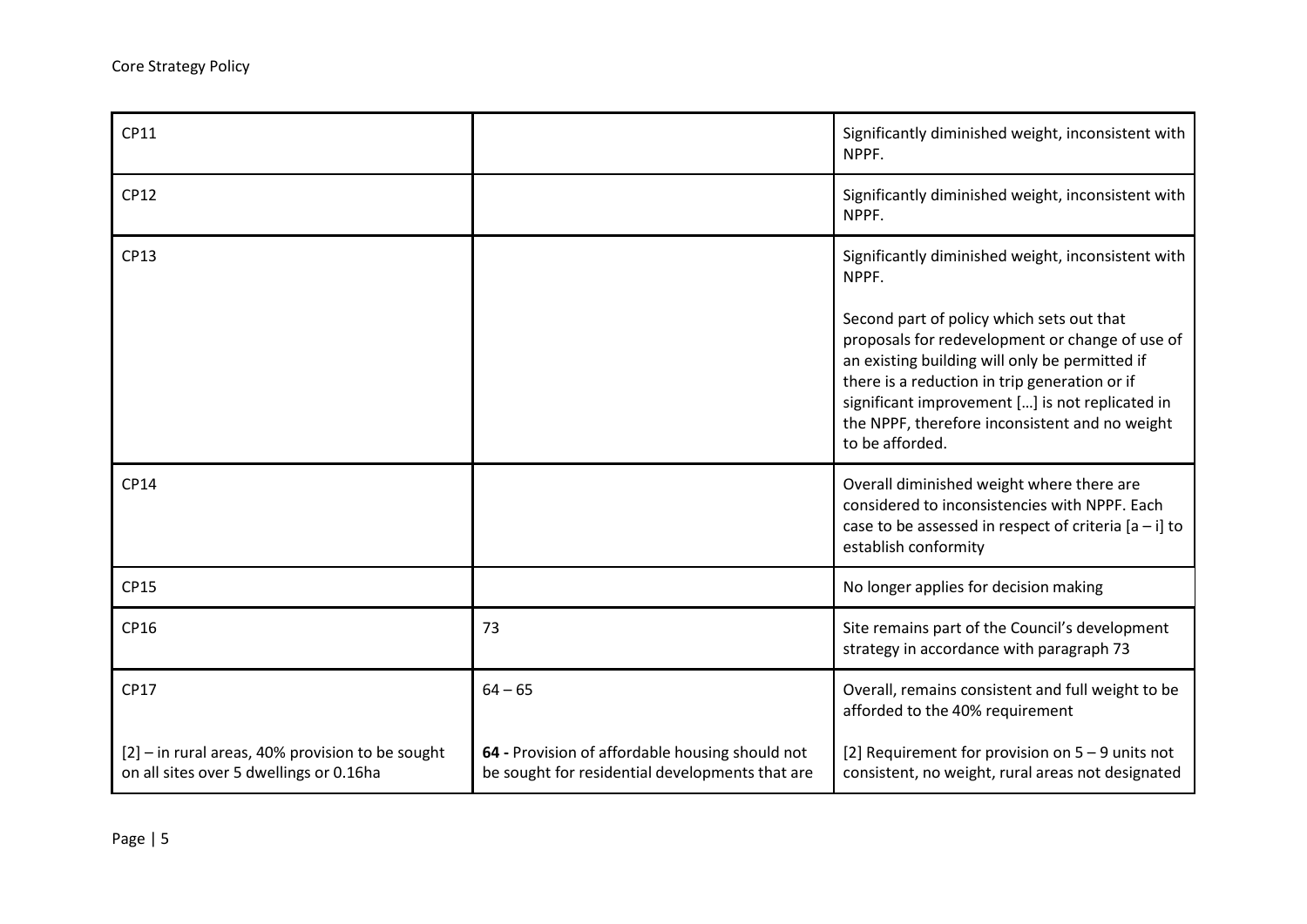|             | not major developments, other than in<br>designated rural areas (where policies may set<br>out a lower threshold of 5 units or fewer). To<br>support the re-use of brownfield land, where<br>vacant buildings are being reused or<br>redeveloped, any affordable housing<br>contribution due should be reduced by a<br>proportionate amount | for the purposes of applying this policy. 40%<br>provision on sites of 10+ will continue to be<br>sought.<br>Detailed commentary on affordable housing<br>policy and provision will be provided in a<br>separate protocol to be adopted |
|-------------|---------------------------------------------------------------------------------------------------------------------------------------------------------------------------------------------------------------------------------------------------------------------------------------------------------------------------------------------|-----------------------------------------------------------------------------------------------------------------------------------------------------------------------------------------------------------------------------------------|
| <b>CP18</b> | None                                                                                                                                                                                                                                                                                                                                        | No longer applies for decision making, Isles<br>Quarry West has been developed                                                                                                                                                          |
| CP19        | $78 - 80$                                                                                                                                                                                                                                                                                                                                   | Broadly consistent, full weight<br>Detailed commentary on affordable housing<br>policy and provision will be provided in a<br>separate protocol to be adopted                                                                           |
| <b>CP20</b> | Planning Policy for Traveller Sites (2015)                                                                                                                                                                                                                                                                                                  | [1] out of date, based on South East Plan<br>numbers, no weight to be afforded<br>[2] broadly consistent, full weight                                                                                                                   |
| CP21        | Section 6                                                                                                                                                                                                                                                                                                                                   | Criteria based requirements broadly consistent,<br>full weight                                                                                                                                                                          |
| <b>CP22</b> | Section 7 & associated PPG re: sequential test                                                                                                                                                                                                                                                                                              | Policy requires an assessment as to whether<br>"there is sufficient capacity and a retail need is<br>demonstrated that cannot be accommodated<br>within a town, district or local centre"                                               |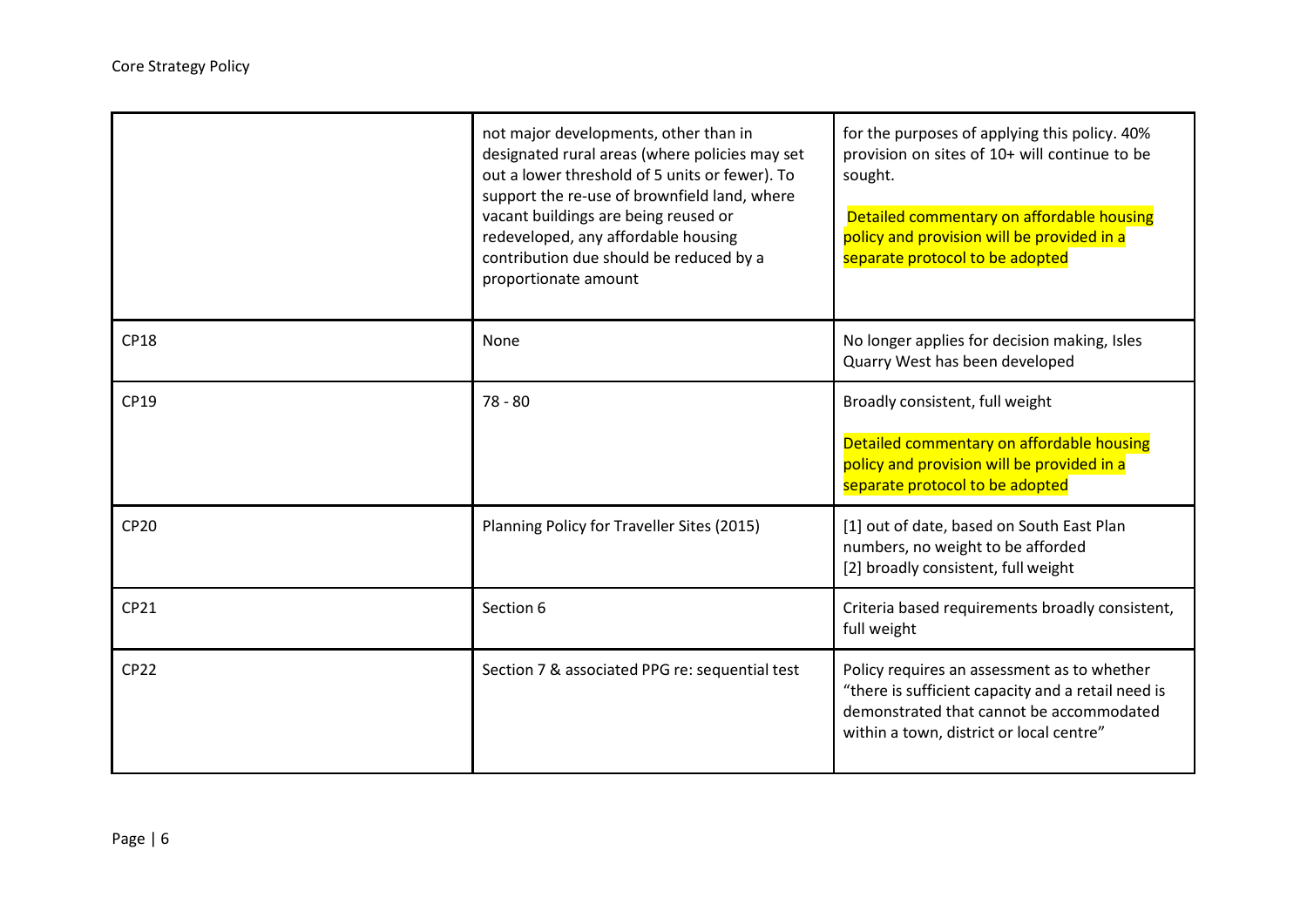|  | This is not reflected in the NPPF which does not<br>require a specific retail need to be identified as<br>part of the sequential test when considering<br>edge of centre or out of centre sites when<br>determining planning applications. The fact that<br>the development is being proposed is sufficient<br>grounds to then consider the sequential tests<br>and if the development is satisfactory in this<br>regard and all other matters, then it can be<br>approved irrespective of whether a defined or<br>specific "need" for the development is identified.<br>Within the NPPG there is a clear distinction<br>between the requirements for a sequential test<br>in plan making when making decisions on<br>planning applications. In relation to plan making,<br>paragraph 010 of the PPG says a need for main<br>town centre uses must be assessed as part of the<br>sequential test before allocating sites for retail<br>development in a new local plan, but at<br>paragraph 011 in relation to sequential tests for<br>determining planning applications, there is no<br>such requirement to assess a defined need for<br>the development.<br>Therefore policy CP22 is considered to be unduly<br>restrictive in this regard. Because this test is not<br>fully consistent with the NPPF, only limited<br>weight can be afforded to this aspect of the<br>policy. |
|--|-----------------------------------------------------------------------------------------------------------------------------------------------------------------------------------------------------------------------------------------------------------------------------------------------------------------------------------------------------------------------------------------------------------------------------------------------------------------------------------------------------------------------------------------------------------------------------------------------------------------------------------------------------------------------------------------------------------------------------------------------------------------------------------------------------------------------------------------------------------------------------------------------------------------------------------------------------------------------------------------------------------------------------------------------------------------------------------------------------------------------------------------------------------------------------------------------------------------------------------------------------------------------------------------------------------------------------------------------------------------------------------|
|--|-----------------------------------------------------------------------------------------------------------------------------------------------------------------------------------------------------------------------------------------------------------------------------------------------------------------------------------------------------------------------------------------------------------------------------------------------------------------------------------------------------------------------------------------------------------------------------------------------------------------------------------------------------------------------------------------------------------------------------------------------------------------------------------------------------------------------------------------------------------------------------------------------------------------------------------------------------------------------------------------------------------------------------------------------------------------------------------------------------------------------------------------------------------------------------------------------------------------------------------------------------------------------------------------------------------------------------------------------------------------------------------|